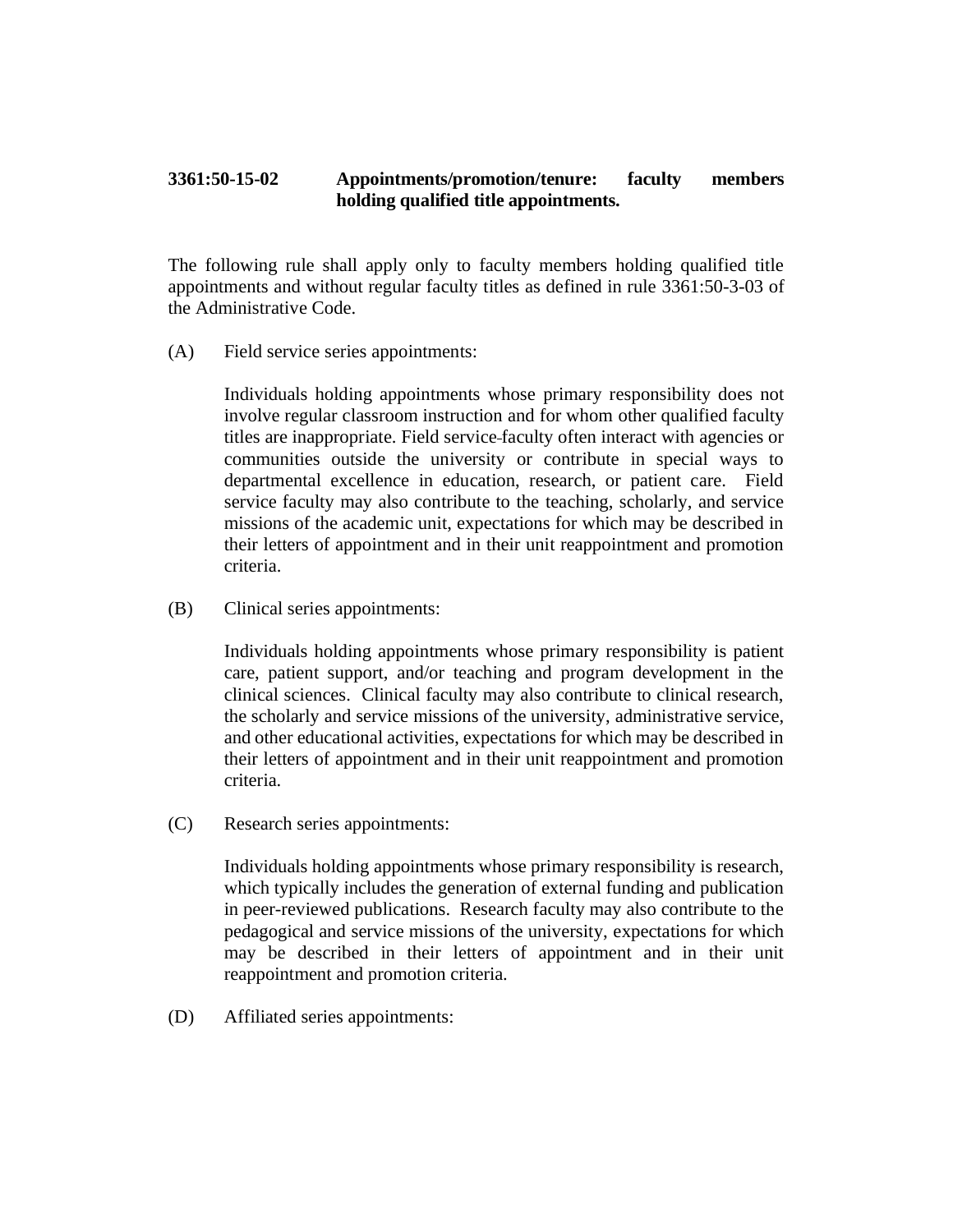Individuals holding appointments in academic departments and colleges whose professional assignment is conditional upon the existence of a signed affiliation agreement between the university and the affiliated faculty member's employer under which the employer is responsible for at least half the affiliated faculty member's compensation may hold regular faculty or academic titles preceded by the term "affiliated."

(E) Educator series appointments:

Individuals holding appointments whose primary responsibility is in the pedagogical mission of their unit. Educator series faculty may also contribute to the development, administration, and operation of instructional programs, to the scholarship of teaching and learning or of their academic discipline, and to the service missions of the university, expectations for which may be described in their letters of appointment and in their unit reappointment and promotion criteria.

(F) Practice series appointments:

Individuals holding appointments whose primary responsibility is specialized instruction based on their professional experience outside of the university. Practice series faculty may also contribute to the scholarly and service missions of the university, expectations for which may be described in their letters of appointment and in their unit reappointment and promotion criteria.

(G) Other qualified title appointments - adjunct, visiting, volunteer, lecturer or clinical:

Individuals who hold part-time or temporary appointments or who serve on a volunteer basis may hold regular faculty or academic titles preceded by "adjunct," "visiting," or "volunteer," or the title of lecturer. In the college of medicine, such individuals may also hold regular faculty titles above the rank of instructor with the insertion of, or preceded by, "clinical" (for example, associate clinical professor). The terms of these appointments may vary according to the needs of the university. Notice of reappointment/ nonreappointment is not required.